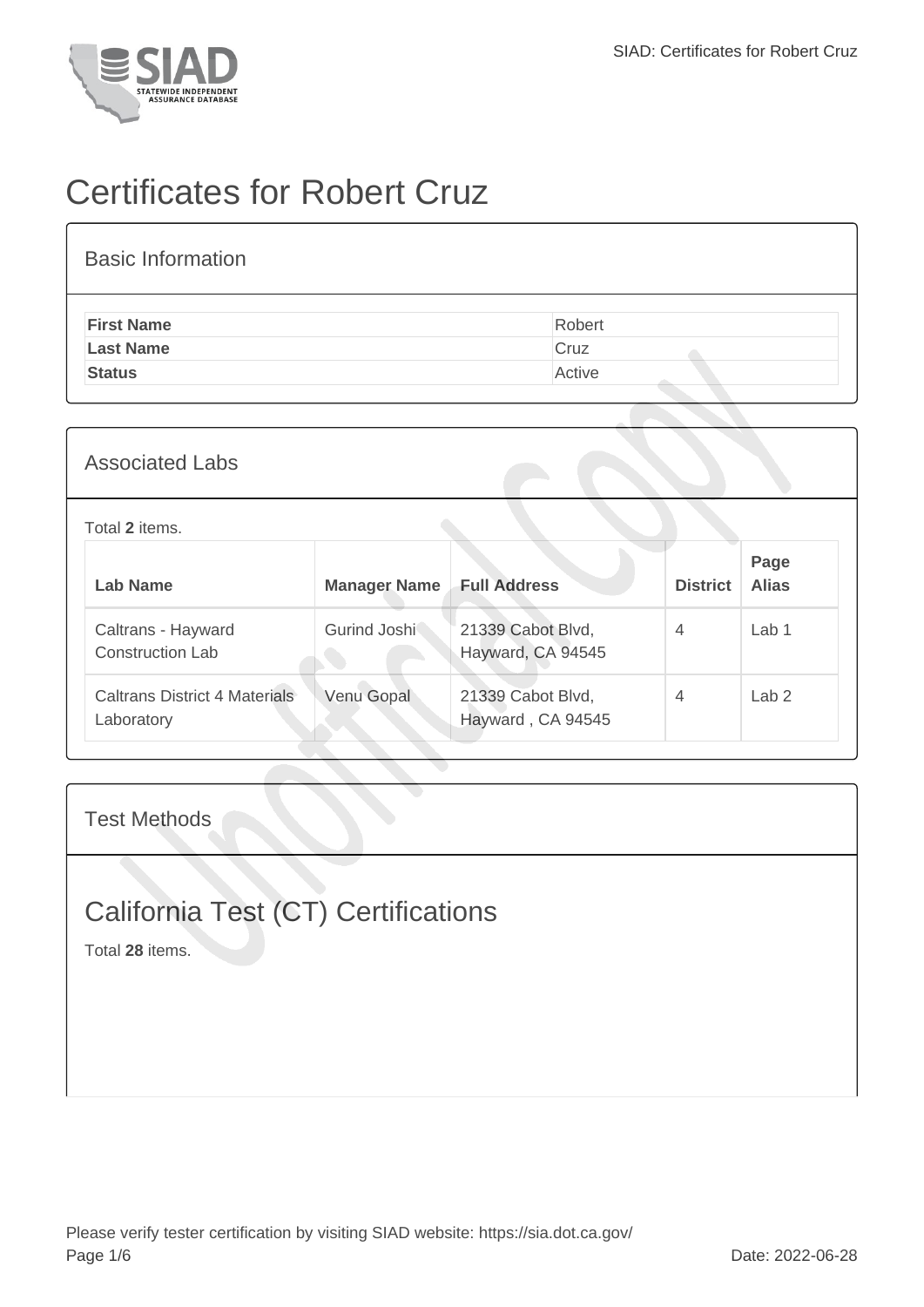

| <b>Test Method</b>                                                                  | <b>Expiration</b><br><b>Date</b> | <b>Status</b>  | <b>IA Responsible</b> | <b>Within</b><br>Lab(s)<br><b>Scope</b> | <b>Comments</b>   |
|-------------------------------------------------------------------------------------|----------------------------------|----------------|-----------------------|-----------------------------------------|-------------------|
| CT 105 Calculations -<br>Gradings (JTCP - HMA I<br>$/$ S&A)                         | 2025-04-22                       | Active         | Avinash Ralla         | Lab $1,$<br>Lab <sub>2</sub>            | (No<br>comments)  |
| CT 125 AGG Sampling -<br><b>AGGREGATES (JTCP -</b><br><b>HMA I / S&amp;A)</b>       | 2025-04-22                       | Active         | Avinash Ralla         | Lab <sub>1</sub>                        | (No<br>comments)  |
| CT 125 HMA Sampling -<br>HMA (JTCP - HMA I)                                         | 2025-04-22                       | Active         | Avinash Ralla         | Lab <sub>1</sub>                        | (No<br>comments)  |
| CT 201 Sample<br>Preparation - Soil and<br>Aggregates (JTCP -<br><b>S&amp;A)</b>    | 2022-02-11                       | <b>Expired</b> | Soroosh<br>Amelian    | Lab $1,$<br>Lab <sub>2</sub>            | (No)<br>comments) |
| CT 202 Sieve analysis -<br>Fine and Coarse<br>Aggregates (JTCP -<br><b>S&amp;A)</b> | 2025-02-04                       | Active         | Soroosh<br>Amelian    | Lab $1,$<br>Lab <sub>2</sub>            | (No<br>comments)  |
| CT 205 Percent Crushed<br>Particles (JTCP - S&A)                                    | 2025-02-04                       | Active         | Soroosh<br>Amelian    | Lab <sub>2</sub>                        | (No<br>comments)  |
| CT 216 Relative<br>Compaction - Soils and<br>Aggregates (JTCP -<br><b>S&amp;A)</b>  | 2025-02-04                       | Active         | Soroosh<br>Amelian    | Lab <sub>1</sub>                        | (No<br>comments)  |
| CT 217 Sand Equivalent<br>$(JTCP - S&A)$                                            | 2025-02-04                       | Active         | Soroosh<br>Amelian    | Lab 1                                   | (No<br>comments)  |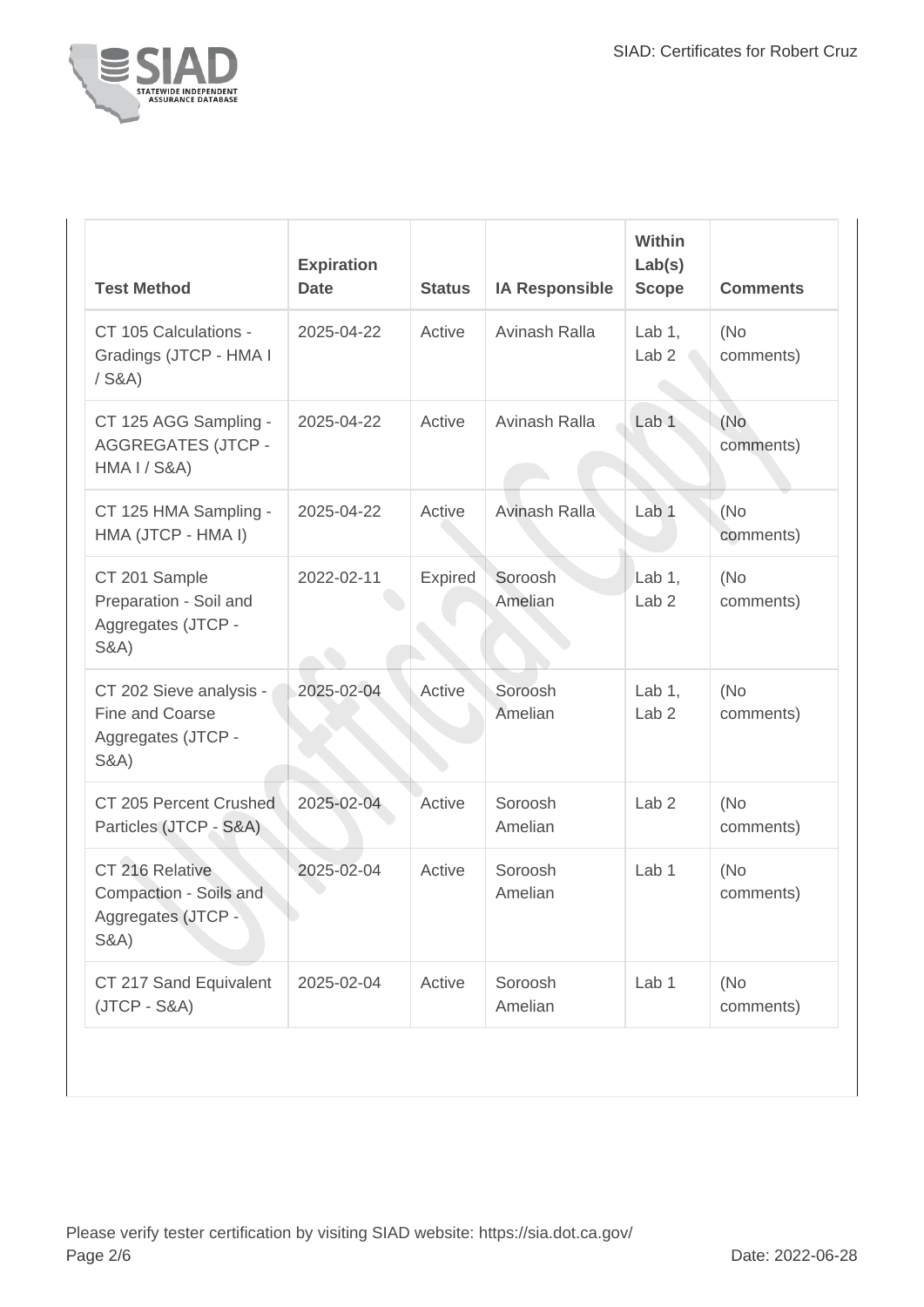

| <b>Test Method</b>                                                    | <b>Expiration</b><br><b>Date</b> | <b>Status</b>  | <b>IA Responsible</b> | Within<br>Lab(s)<br><b>Scope</b> | <b>Comments</b>   |
|-----------------------------------------------------------------------|----------------------------------|----------------|-----------------------|----------------------------------|-------------------|
| CT 226 Moisture Content<br>- Soils and Aggregates<br>$(JTCP - S&A)$   | 2025-02-04                       | Active         | Soroosh<br>Amelian    | Lab $1,$<br>Lab <sub>2</sub>     | (No)<br>comments) |
| CT 227 Cleanness Value<br>$(JTCP - S&A)$                              | 2025-02-04                       | Active         | Soroosh<br>Amelian    | Lab $1,$<br>Lab <sub>2</sub>     | (No<br>comments)  |
| CT 229 Durability (JTCP<br>$-S&A)$                                    | 2025-02-04                       | Active         | Soroosh<br>Amelian    | Lab <sub>2</sub>                 | (No)<br>comments) |
| CT 231 Relative<br>Compaction - Nuclear<br>Gage                       | 2021-03-27                       | <b>Expired</b> | Jeff Rush             | Lab <sub>1</sub>                 | (No<br>comments)  |
| CT 306 Reducing<br>Samples of Asphalt<br>Mixtures (JTCP - HMA I)      | 2025-04-22                       | Active         | <b>Avinash Ralla</b>  | Lab <sub>1</sub>                 | (No<br>comments)  |
| CT 308 Bulk SpG and<br>Density - HMA                                  | 2019-05-10                       | <b>Expired</b> | Jeff Rush             | Lab $1,$<br>Lab <sub>2</sub>     | (No)<br>comments) |
| CT 309 Max SpG and<br>Density - HMA                                   | 2019-05-10                       | Expired        | Jeff Rush             | Lab $1$ ,<br>Lab <sub>2</sub>    | (No<br>comments)  |
| CT 375 AC Density by<br><b>Nuclear Gage</b>                           | 2021-03-27                       | <b>Expired</b> | Jeff Rush             | (No lab)                         | (No<br>comments)  |
| CT 382 AC Content by<br>Ignition Oven                                 | 2017-03-30                       | <b>Expired</b> | <b>Jeff Rush</b>      | (No lab)                         | (No)<br>comments) |
| CT 504 Air Content of<br><b>PCC - Pressure Method</b><br>(JTCP - PCC) | 2024-03-08                       | Active         | Jasdeep<br>Sandhu     | (No lab)                         | (No)<br>comments) |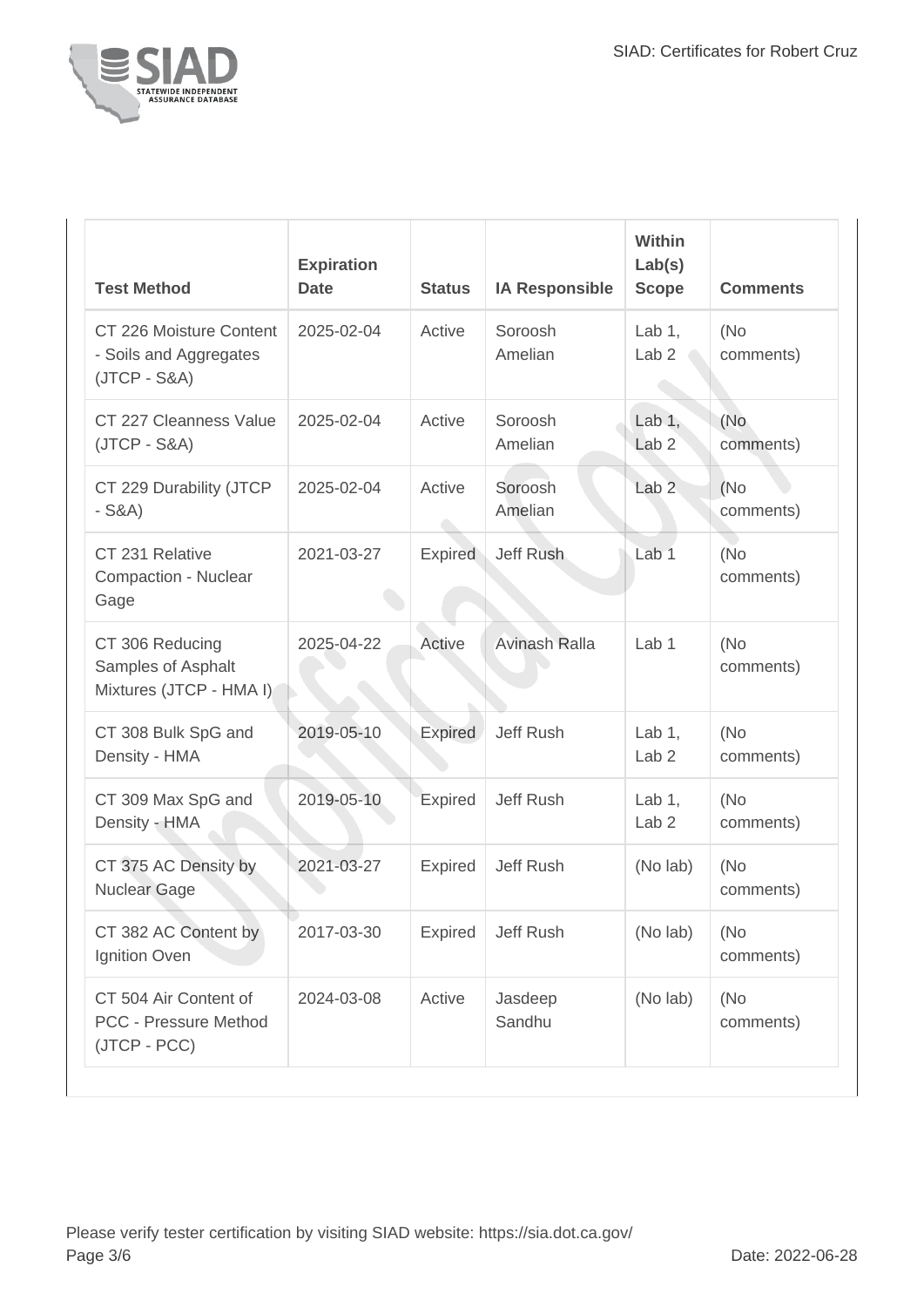

| <b>Test Method</b>                                                                             | <b>Expiration</b><br><b>Date</b> | <b>Status</b>  | <b>IA Responsible</b> | Within<br>Lab(s)<br><b>Scope</b> | <b>Comments</b>   |
|------------------------------------------------------------------------------------------------|----------------------------------|----------------|-----------------------|----------------------------------|-------------------|
| CT 518 Unit Weight -<br>PCC (JTCP - PCC)                                                       | 2024-03-08                       | Active         | Jasdeep<br>Sandhu     | (No lab)                         | (No<br>comments)  |
| CT 521 Compressive<br>Strength - PCC                                                           | 2020-03-27                       | <b>Expired</b> | Jeff Rush             | (No lab)                         | (No)<br>comments) |
| CT 523.1 Section B.1 &<br><b>B.2 Flexural Strength</b><br>(Field Fabrication) (JTCP<br>$- PCC$ | 2020-03-27                       | <b>Expired</b> | Jeff Rush             | Lab 1                            | (No<br>comments)  |
| CT 523.2 Section B.3<br>Flexural Strength (Lab<br>Test)                                        | 2020-03-27                       | <b>Expired</b> | <b>Jeff Rush</b>      | Lab <sub>1</sub>                 | (No<br>comments)  |
| CT 524 Flexural Strength<br>of Rapid Strength - PCC                                            | 2020-03-27                       | <b>Expired</b> | <b>Jeff Rush</b>      | Lab <sub>1</sub>                 | (No<br>comments)  |
| CT 539 Sampling Fresh<br>Concrete (JTCP - PCC)                                                 | 2024-03-08                       | Active         | Jasdeep<br>Sandhu     | Lab <sub>1</sub>                 | (No<br>comments)  |
| CT 540 Making Cylinders<br>- PCC (JTCP - PCC)                                                  | 2024-03-08                       | Active         | Jasdeep<br>Sandhu     | (No lab)                         | (No<br>comments)  |
| CT 543 Air Content of<br>PCC - Volumetric<br>Method (JTCP - PCC)                               | 2024-03-08                       | Active         | Jasdeep<br>Sandhu     | (No lab)                         | (No)<br>comments) |
| CT 556 Slump - PCC<br>(JTCP - PCC)                                                             | 2024-03-08                       | Active         | Jasdeep<br>Sandhu     | (No lab)                         | (No<br>comments)  |
| CT 557 Temperature -<br>PCC (JTCP - PCC)                                                       | 2024-03-08                       | Active         | Jasdeep<br>Sandhu     | (No lab)                         | (No<br>comments)  |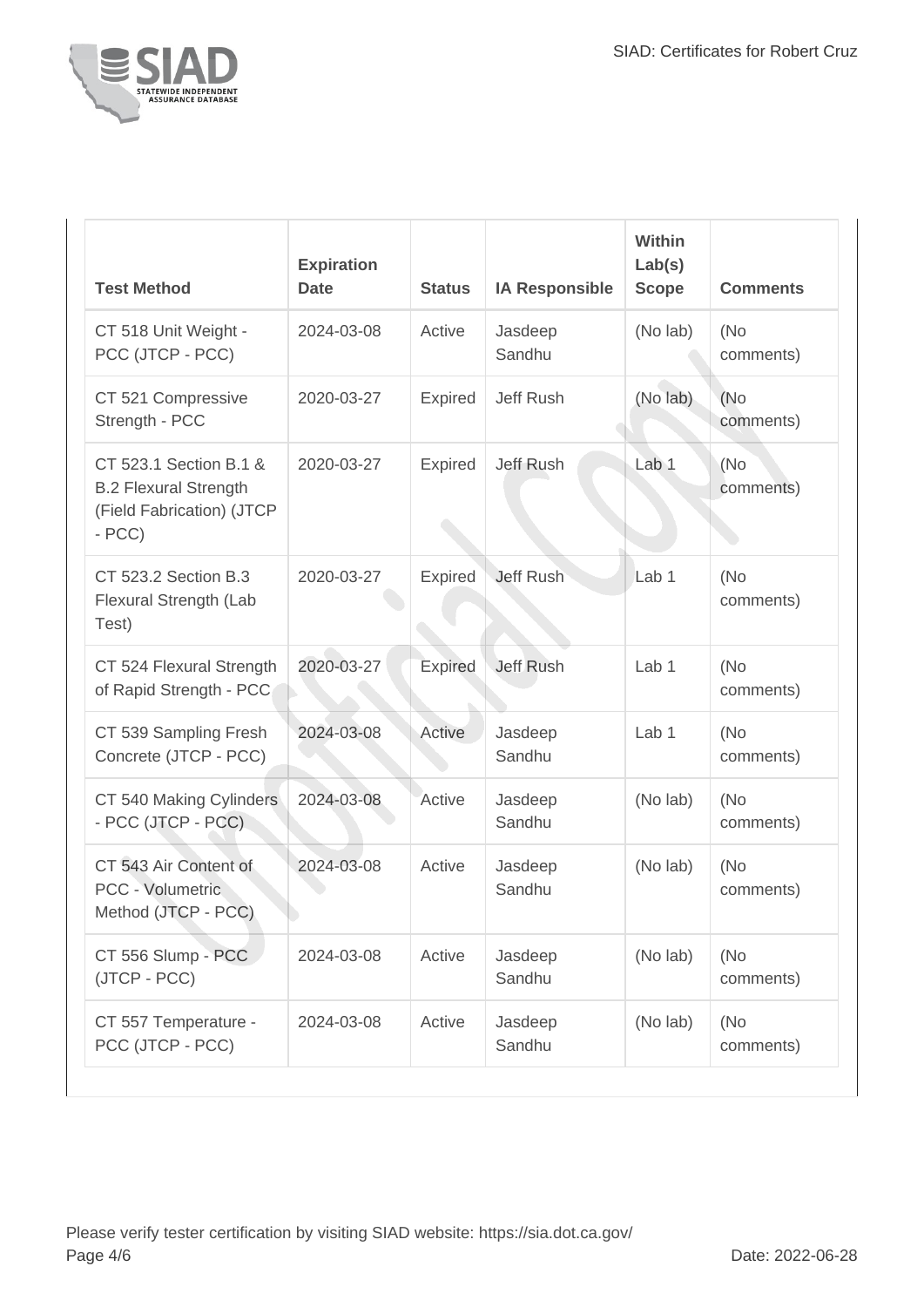

## AASHTO/ASTM Proficiencies

Total **13** items.

| <b>Test Method</b>                                                                    | <b>Expiration</b><br><b>Date</b> | <b>Status</b> | <b>IA Responsible</b> | Within<br>Lab(s)<br><b>Scope</b> | <b>Comments</b> |
|---------------------------------------------------------------------------------------|----------------------------------|---------------|-----------------------|----------------------------------|-----------------|
| <b>AASHTO T11 Sieve</b><br>Analysis (Washing) -<br>Fine Aggregates (JTCP<br>$-HMA I)$ | 2025-04-22                       | Active        | Avinash Ralla         | Lab $1$ ,<br>Lab <sub>2</sub>    | (No comments)   |
| <b>AASHTO T27 Sieve</b><br>Analysis - Fine and<br>Coarse Aggregates<br>(JTCP - HMA I) | 2025-04-22                       | Active        | Avinash Ralla         | Lab $1$ ,<br>Lab <sub>2</sub>    | (No comments)   |
| AASHTO R47 Reducing<br>Samples of HMA (JTCP<br>$-HMA I)$                              | 2025-04-22                       | Active        | <b>Avinash Ralla</b>  | Lab $1$ ,<br>Lab <sub>2</sub>    | (No comments)   |
| <b>AASHTO R76 Reducing</b><br>Samples of Agg (JTCP -<br>HMA <sub>I</sub> )            | 2025-04-22                       | Active        | Avinash Ralla         | Lab $1$ ,<br>Lab <sub>2</sub>    | (No comments)   |
| AASHTO T166 Bulk<br>SpG of Compacted<br>HMA - SSD (JTCP -<br>HMA II)                  | 2025-03-24                       | Active        | Avinash Ralla         | Lab <sub>2</sub>                 | (No comments)   |
| AASHTO T176 Sand<br>Equivalent (JTCP -<br>HMA <sub>I</sub> )                          | 2025-04-22                       | Active        | Avinash Ralla         | Lab $1$ ,<br>Lab <sub>2</sub>    | (No comments)   |
| AASHTO T209 Max<br>SpG and Density - HMA<br>(JTCP - HMA II)                           | 2025-03-24                       | Active        | Avinash Ralla         | Lab $1$ ,<br>Lab <sub>2</sub>    | (No comments)   |